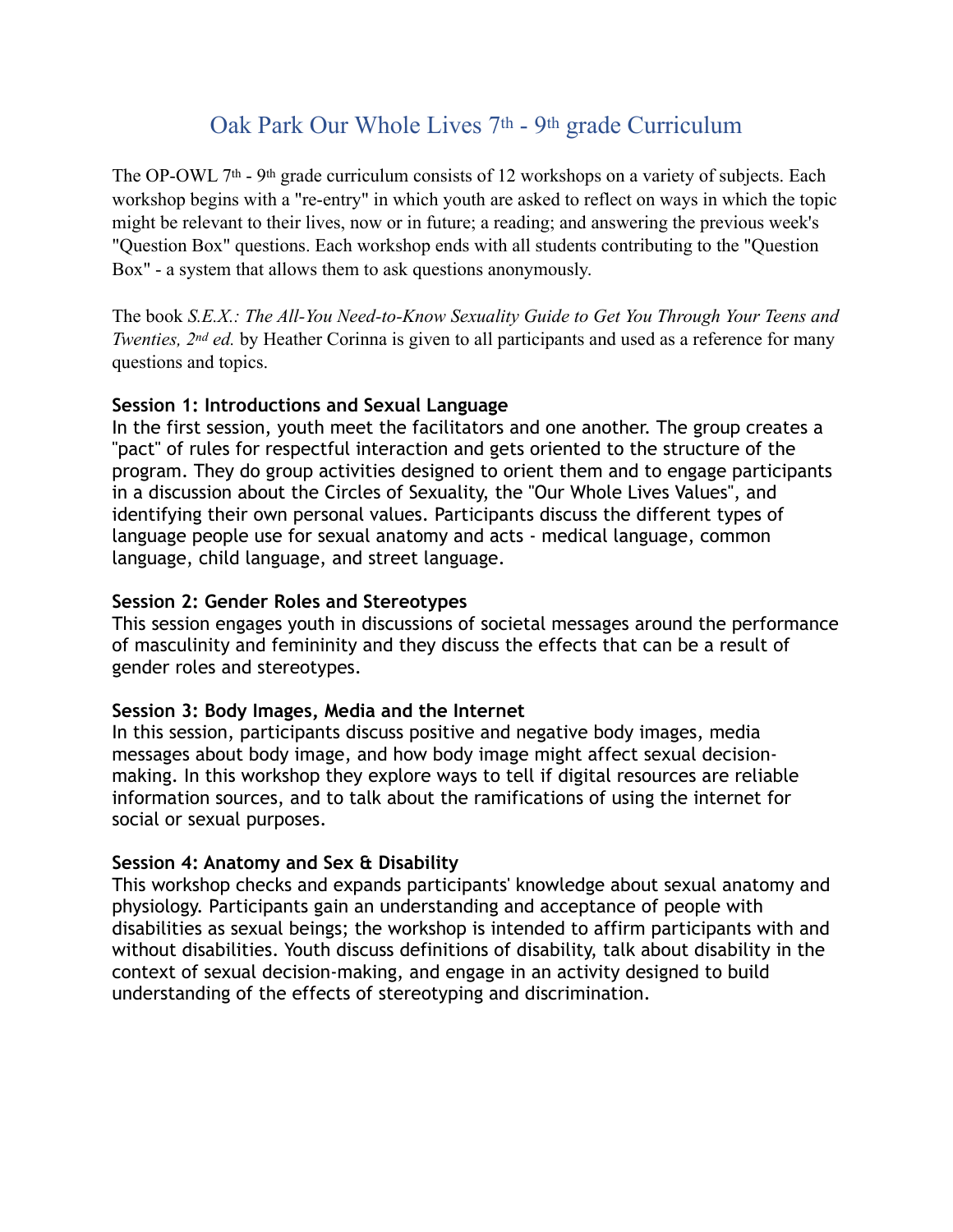### **Session 5: Personal Concerns about Puberty**

This is the only workshop that splits youth out by their biological sex. At the beginning, they engage in a whole group activity called "Am I Normal" in which they discuss concerns *other people* might have about their bodies. Then they split into groups by biological sex to discuss questions about puberty. Both groups can ask questions about any sex or topic.

#### **Session 6: Sexual Orientation, Expression, and Identity**

In this session, youth discuss homophobia, biphobia, and heterosexism (also called heterocentrism or heteronormativity). They discuss core OWL beliefs about sexual orientation, discuss common myths and misperceptions, and engage in brainstorming around how people can effectively be allies to LGBTQ youth. Participants are introduced to the "S-I-E-O" model, which breaks gender and sexual identity out into Sex, Identity, Expression, and Orientation. They discuss how gender and sexuality interact, and how to handle hypothetical questions about gender identity.

#### • **Guest Panel from Community**

This workshop includes a guest panel of people from the community with non-cisgender identities and/or non-heterosexual orientations.

#### **Session 7: Healthy Relationships**

In this session, through a brainstorming activity about things that might be "dealmakers" and "deal-breakers" in different kinds of relationships (friendships, romance, lifelong partnership), youth come to an understanding of what is essential to healthy relationships. They engage in a letter-writing activity and an exercise designed to help them gain understanding of the role of power and equality in relationships

## **Session 8: Relationship Skills**

This workshop is focused on listening, being assertive, and refusal skills.

- **Communication and Boundaries**  Participants discuss and enforce their own boundaries, work on active listening, and effective communication. They engage in role-plays that develop refusal skills and model/identify the difference between assertive, passive, and aggressive communication.
- **Bystander Responsibilities and Ally Strategies**  Participants define and discuss bullying and how it can play out around various aspects of the S-I-E-O model of identity. They explore bullying scenarios and think about what bystanders can and should do to stop or minimize the bullying. Bystander intervention training materials from the National Sexual Violence Resource Center may be used to supplement the OWL materials for this unit.

## **Session 9: The Why and How**

## • **Lovemaking**

In this session, the group will brainstorm and discuss both positive and negative consequences of sexual behavior and think about examples of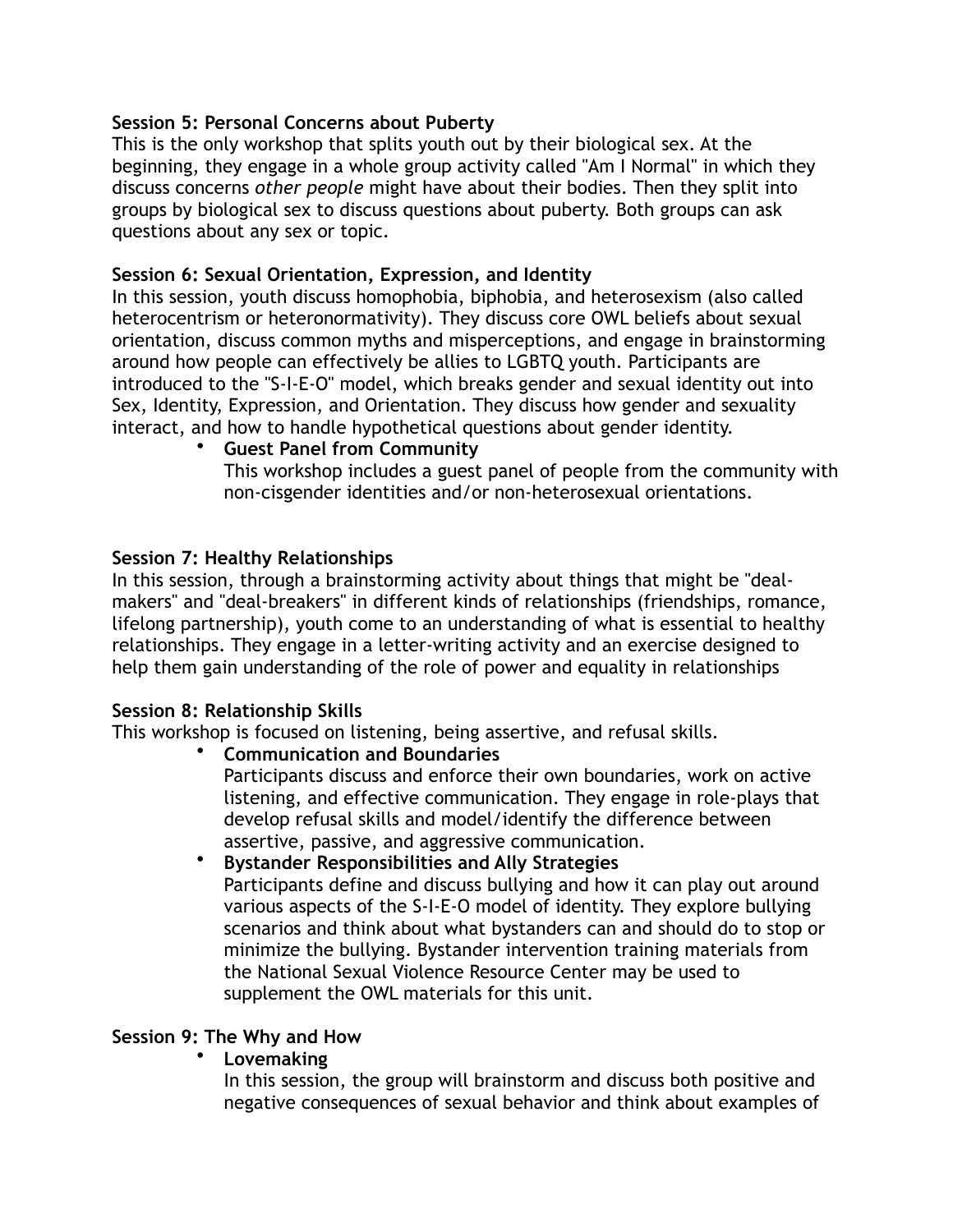"healthy" and "unhealthy" sexual relationships (based on the definition included in the OWL values), as well as a Q&A session or a "lovemaking in music" lyrics analysis activity.

## • **Consent Education**

The differences between consent, coercion, harassment, and assault (including rape) are a focus of this workshop. Participants will discuss verbal and non-verbal signals of consent and non-consent.

# **Session 10: STI prevention, Contraception, Safe Sex**

# • **Sexually Transmitted Infections**

This session covers information about the symptoms, transmission, prevention, and treatment of sexually transmitted infections (STIs) using fun group activities.

• **Contraception and Safer Sex** 

Activities for this workshop are designed to provide information about the relative risks and effectiveness of various forms of birth control in a fun and interesting way. A variety of barrier and non-barrier contraception methods will be discussed and the relative effectiveness of each method at preventing pregnancy and STI's.

A guest speaker who works in reproductive health may be invited to present at this workshop.

# **Session 11: Pregnancy, Parenting, and unintended Pregnancy Options**

#### • **Pregnancy, Parenting, and Teenage Parenthood**  In this session, participants engage in an exercise designed to help them

identify and prioritize qualities of good parents and discuss the challenges of parenting while young. They reflect on their own personal life goals and create a timeline of their imagined futures.

# • **Unintended Pregnancy Options**

Starting from the premise that preventing unintended pregnancy is the best option, this workshop addresses options for addressing unintended pregnancy. Youth will discuss their attitudes toward various options and explore personal decision-making processes. Participants will discuss ways to support and communicate with friends and partners as well as personal choices.

## **Session 12: Sexual Decision-Making**

Previous discussions about boundaries, types of sexual contact, and healthy relationships come together in this session. Participants use scenarios, personal reflection, and role-playing to examine and discuss decision-making, communication, and sexual decision-making.

## • **Refining Abstinence (Othercourse)**

This workshop discusses the spectrum of sexual and intimate behavior, and discussions about the risks and benefits of intercourse, "outercourse" (sexual/sensual exploration without penetration or fluid exchange), and masturbation.